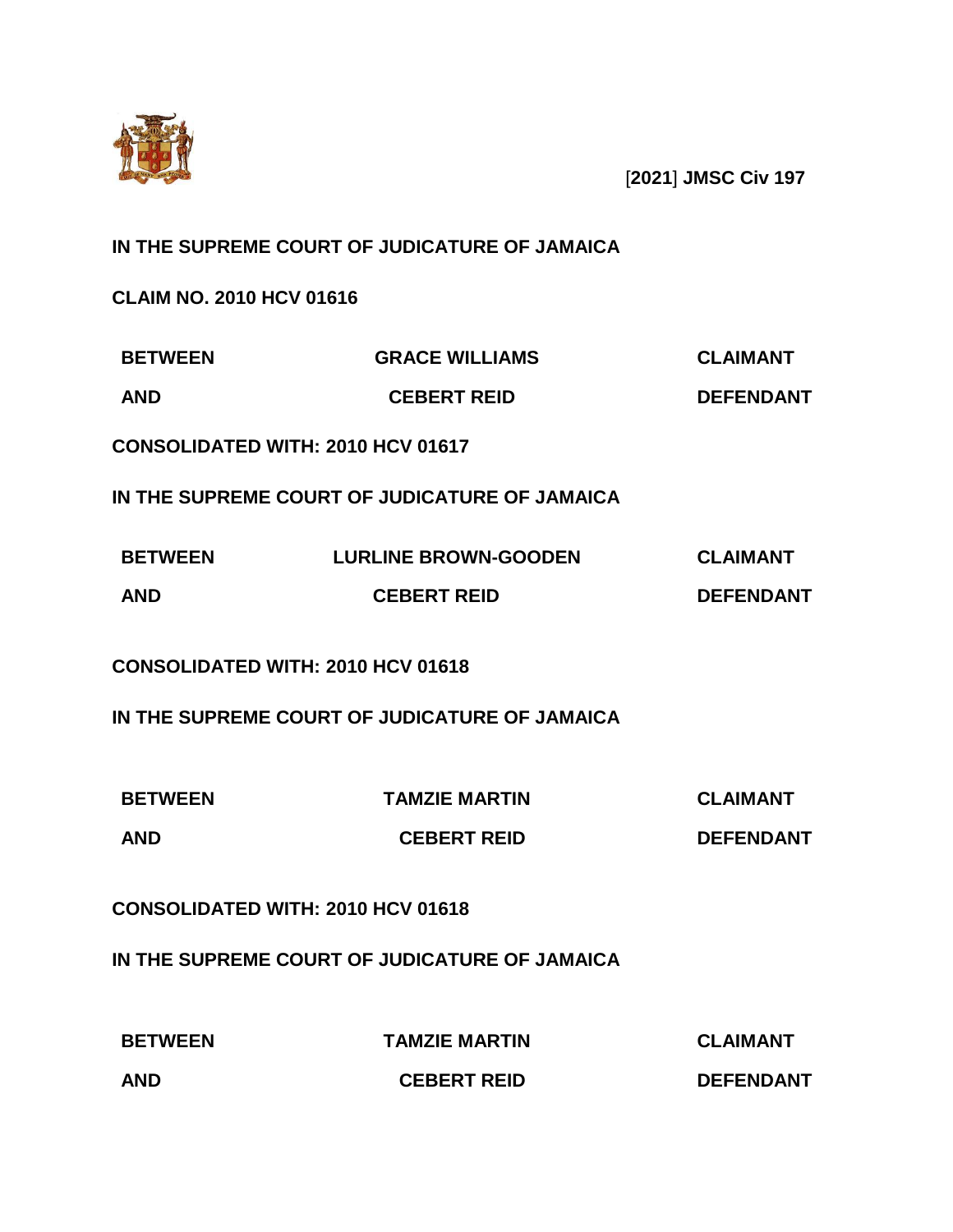**CONSOLIDATED BETWEEN** 

|                                   | <b>SELMETA COLE</b>         | <b>CLAIMANT</b>                               |
|-----------------------------------|-----------------------------|-----------------------------------------------|
| <b>AND</b>                        | <b>CEBERT REID</b>          | <b>DEFENDANT</b>                              |
| <b>BETWEEN</b><br><b>CLAIMANT</b> | <b>CEBERT REID</b>          | <b>ANCILLARY</b>                              |
| <b>AND</b>                        | <b>LURLINE BROWN-GOODEN</b> | 1 <sup>ST</sup> ANCILLARY<br><b>DEFENDANT</b> |
| <b>AND</b>                        | <b>ALVIN MARTIN</b>         | 2 <sup>ND</sup> ANCILLARY<br><b>DEFENDANT</b> |

### **IN CHAMBERS**

**Mr. Raymond Samuels instructed by Samuels Samuels for the Claimants and Ancillary Claimants.** 

**Mr. Oshane Vaccianna instructed by Burton - Campbell and Associates for the Defendant.**

**Civil Procedure – Application to strike out ancillary claim and ancillary particulars of claim for improper procedure – Whether nullity or procedural error- issue estoppel - application to strike out amended defence after the limitation period – Civil Procedure Rules Parts 18, 20 and 29.**

**Heard: September 23rd 2021 and December 20, 2021**

**H. CARNEGIE, MASTER (AG)**

#### **INTRODUCTION**

- **[1]** This is an Oral Judgment reduced to writing.
- **[2]** is a consolidated claim of claim numbers 2010 HCV 01616, 2010 HCV 01617, and 2010 HCV 01618. The claimants Grace Williams, Lurline Brown Gooden and Tamzie Martin, were all passengers in the vehicle registered 0898BT and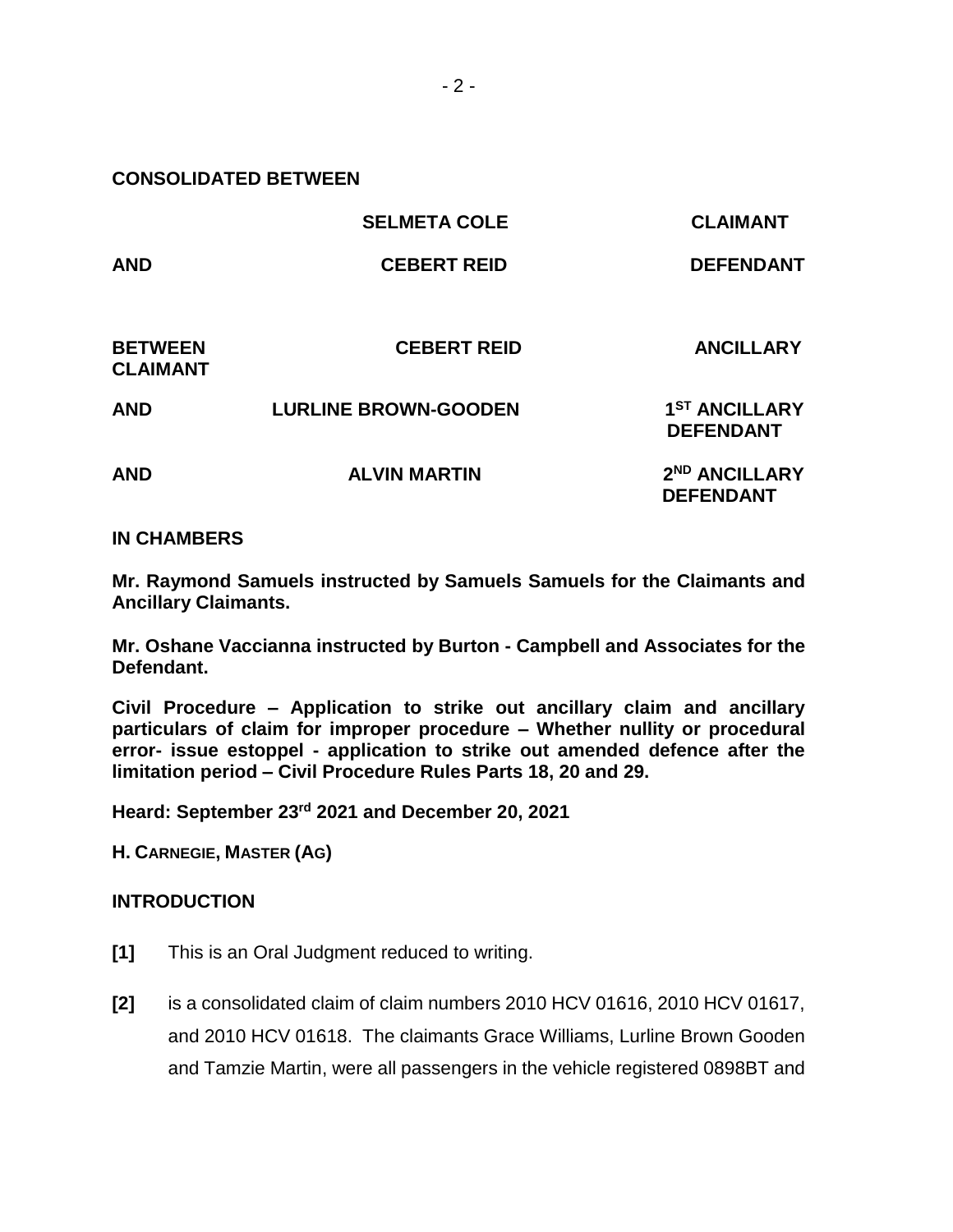claim against the defendant Cebert Reid, the registered owner of motor vehicle registered 7511DW.

- **[3]** The claimants' claim is to recover damages for personal injuries and for consequential loss and damages occasioned by a motor vehicle accident which occurred on March 31<sup>st</sup> 2004, between the claimants and the defendant.
- **[4]** An application was filed by the claimants' attorney on September 23, 2021, for court orders to strike out the ancillary claim and amended defence filed by the defendant. This application arose out of the defendant, filing an ancillary claim against Lurline Brown-Gooden the 1<sup>st</sup> ancillary defendant and the 2<sup>nd</sup> ancillary defendant Alvin Martin; and for the filing of an amended defence which names another party (who is not a party to the proceedings) as the driver of motor vehicle registered 7511DW, when the collision occurred.
- **[5]** The proposed ancillary claimant, claims against the 1st proposed ancillary defendant Mrs. Lurline Brown Gooden and the 2<sup>nd</sup> proposed ancillary defendant Alvin Martin for indemnity and/or contribution for damages he may be found liable to pay the claimant as a result of the claim filed March  $30<sup>th</sup>$ 2010. The 2<sup>nd</sup> ancillary defendant was at all material times the servant or and/or agent and or authorised driver of the proposed 1<sup>st</sup> ancillary defendant.
- **[6]** Submissions were made in respect of the application on whether ancillary claim and ancillary particulars of claim should be permitted to stand or be struck out: due to failure to follow the procedure under Civil Procedure Rule 18.5, as the proposed ancillary claimants did not receive the permission of the court; the ancillary claim filed October 29<sup>th</sup> 2010, was undated and filed four days after the filing of the defence; the defendant failed to serve with the ancillary claim form and ancillary particulars of claim, the form for defending the claim and form for acknowledging service; the ancillary defendants were not served with the ancillary claim and ancillary particulars of claim, in particular the  $2^{nd}$  ancillary defendant who was not a party to the main claim.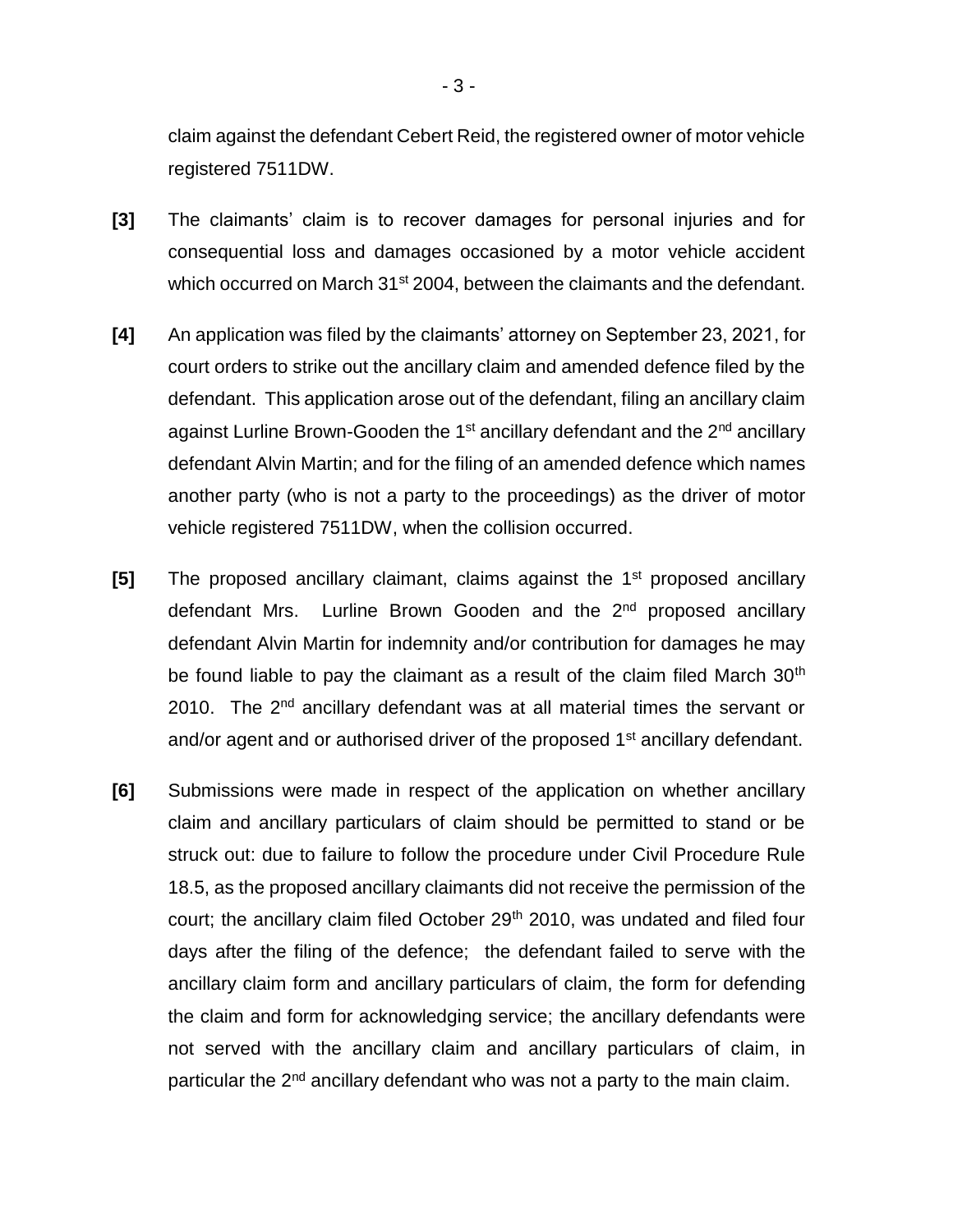**[7]** The defence filed October 25<sup>th</sup> 2010, stated that the accident was caused by Alvin Martin the driver of the motor vehicle 0898BT. The ground provided for the application for striking out the amended defence filed September 10<sup>th</sup> 2013, was that the amended defence brought forth a new claim, by naming Junior Broderick otherwise called "Beany" who was driving at the material time.

# **Claimants' Submission in respect of the Filing of Ancillary Claim and Ancillary Particulars of Claim and Amended Defence**

- **[8]** Claimant/applicants' attorney submitted that the ancillary claim should be struck out for the following reasons:
	- 1. The ancillary claim was filed after the defence was filed.
	- 2. In respect of the service of the ancillary claim and the particulars of claim, the defendant failed to serve the accompanying documents for defending the claim and acknowledgement of service in accordance with Civil Procedure Rule 18.6(1) and (2).
	- 3. The ancillary claim and ancillary particulars of claim served are not in cohesion with the affidavit of service.
	- 4. The ancillary claim and particulars of claim filed October 2010, were undated.
	- 5. The defendant failed to serve every statement of case that was served in the main claim on the ancillary defendants, more specifically the defendant failed to serve every statement of case on the second ancillary defendant who was not a party to the proceedings.
- **[9]** In respect of the amended defence Mr. Samuels' submitted the amended defence ought to be struck out because:
	- 1. there is no application before the Court in respect of the amended defence which was filed three years after the defence was filed.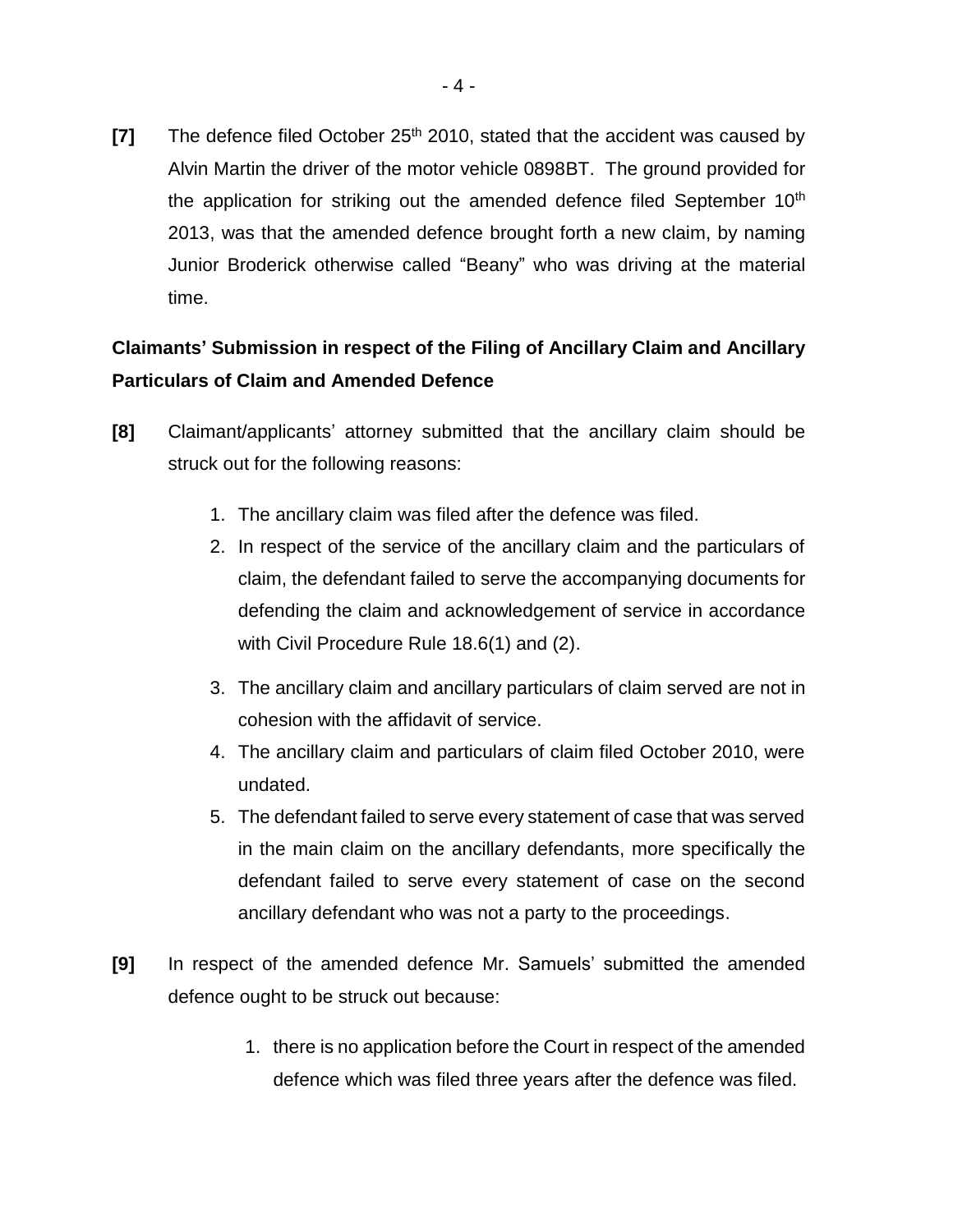- 2. The defence purportedly puts blame on the proposed ancillary defendant Mr. Alvin Martin raises the issue of agency, which is a significantly new claim which the claimant cannot meet to bring Junior Broderick into the claimants' hearing.
- 3. The information in the amended defence would have already been in the possession of the defendants who had all knowledge and details in relation to the defence and chose not to provide this information from the beginning.
- 4. The amended defence submitted some five years after is prejudicial to the claimant and not in keeping with the overriding objective in dealing with cases justly.
- 5. The amended defence ought to be struck out as it is bringing forth a new claim in circumstances where the limitation period has expired and would therefore cause an injustice.
- **[10]** Alternatively, Mr. Samuels submits, if the defence is allowed to stand, then the claimants should be allowed to join the new person which the defendant now seeks to place before the court.

## **Defendant's Response**

**[11]** In response to application to strike out the ancillary claim, Mr. Vaccianna submitted that he cannot agree with Mr. Samuels' submission that the ancillary claim should be struck out, because Mrs. Lurline Brown-Gooden is among one of the claimants in the matter. Mr. Vaccianna further submitted that Part 5 of the Civil Procedure Rules 2002, is complied with and do not agree with the submission that the proposed ancillary defendants were not properly served. Mr. Vaccianna further asserted, that the proposed ancillary claim is essential to or has a real connection between the main claim and arose out of the same accident.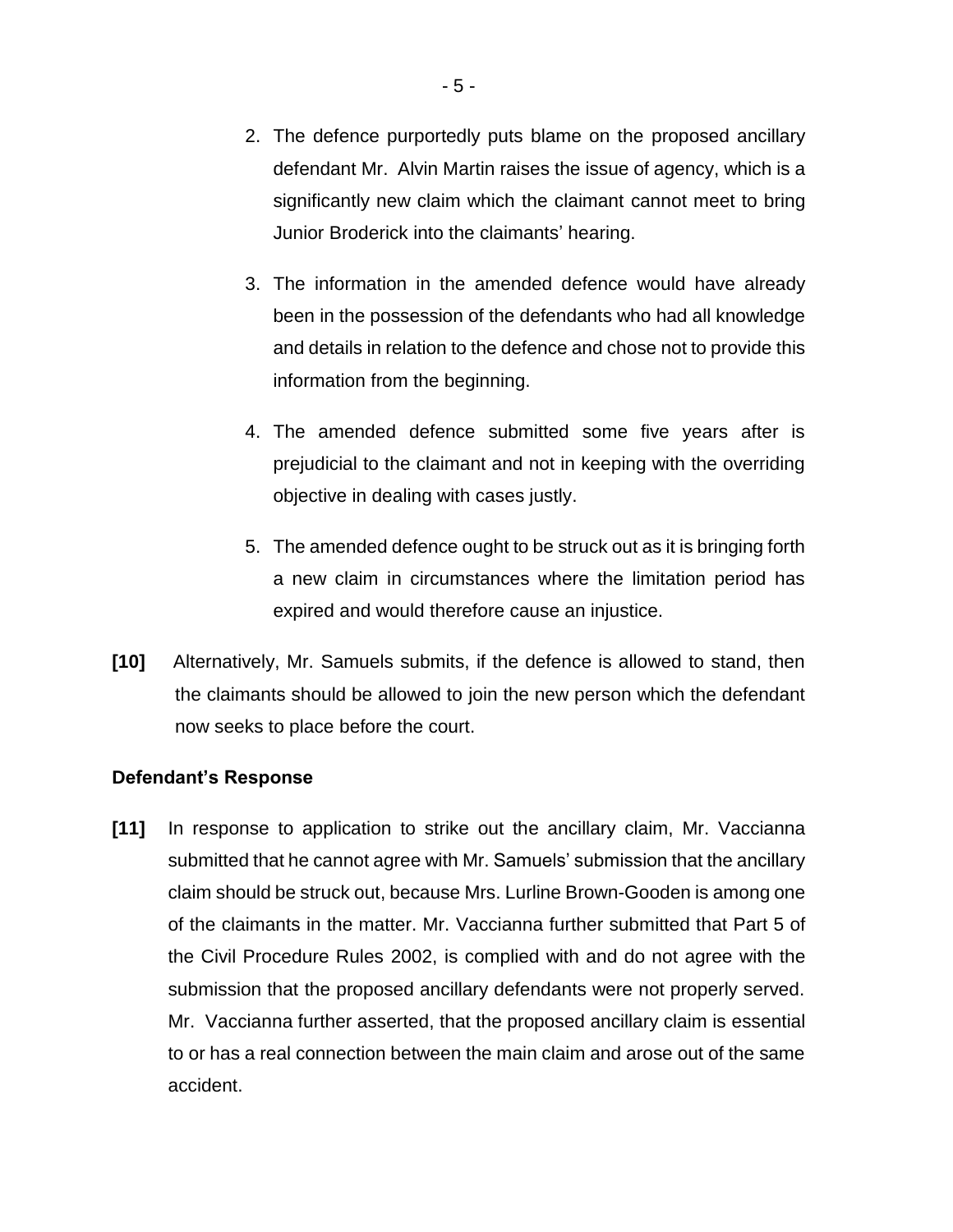- **[12]** Mr. Vaccianna response in respect of the amended defence is that the defendant has a duty to set out all material information on which he intends to rely, and that the amended defence provides therefore further information in relation to the defendant's defence. Such information Mr. Vaccianna submits is necessary in the circumstances to be ventilated with the only difference being more information.
- **[13]** Mr. Vaccianna further submitted that the basic principle of law is "who alleges must prove" and it is not for an attorney to investigate and bring the claim to the attention of the parties responsible for the accident. The claimant had a duty, Mr. Vaccianna stated, to bring all parties before the Court.

## **ANALYSIS**

- **[14]** Is the ancillary claim form properly before the court? The governing rule is Civil Procedure Rule 18. 5 which states:
	- (1) A defendant must seek the court's permission to make an ancillary claim if–
		- (i) In the case of a counterclaim it is not filed with the defence; or
		- (ii) in any other case, the ancillary claim form is not filed before or at the same time as the defence is filed.
		- (2) Where either
			- (a) rule 18.3; or
			- (b) paragraph (1),

does not apply, an ancillary claim may be made only if the court gives permission.

(3) An application for permission under paragraph (2) may be made without notice unless the court directs otherwise.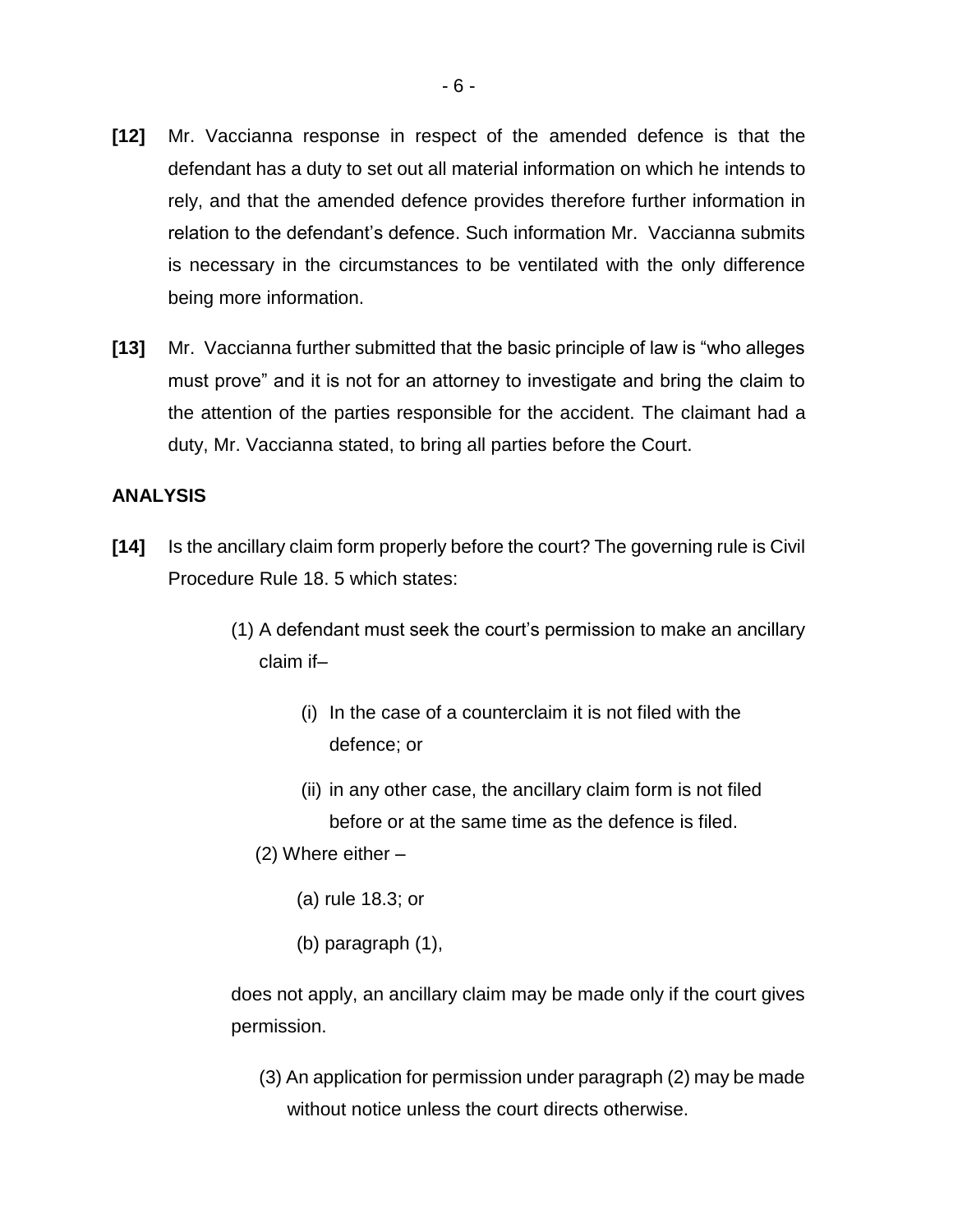- (4) The applicant must attach to the application a draft of the proposed ancillary claim form and ancillary particulars of claim.
- **[15]** The fact that the ancillary claim form was not filed with the defence, means the permission of the court is required. The ancillary claim was not filed with the defence, but was filed four days later. Compliance with rule 18.5 (1) and (2) would have been achieved, if the permission of the court was first obtained, prior to serving the ancillary claim form and ancillary particulars of claim. Consequently, the procedures adopted by the Defendant/Proposed Ancillary Claimant in effecting service of the application on the proposed ancillary defendant suggests, that the proper procedure was not followed, and therefore that ancillary claim form and particulars of claim are not properly before the court. Mr. Samuels is correct on this point.
- **[16]** However, I do not agree with Mr. Samuel's submission in regards to the service of the ancillary claim and ancillary particular of claim for several reasons. The file reflects that service of the ancillary claim form in respect of both proposed ancillary defendants were effected on November 19<sup>th</sup> 2013, evidenced by the filing of an acknowledgement of service. There are two acknowledgement of service on record and would therefore contradict assertion by the claimants' attorney without more. The file also reflects affidavit of service, the date on which the proposed ancillary defendants were served.
- **[17]** Mr. Samuels asserted that service was not effected on the parties to the proceedings. However, I do not accept the position of Mr. Samuels on this point. The relevant rule is Civil Procedure Rule 18.12. Rule 18.12 does not apply in respect of Mrs. Lurline Brown Gooden as she is a party to the main proceedings, and that rule does not require a party in the main proceedings to be served with the claim form and particulars of claim along with the ancillary claim form and ancillary particulars of claim. Mr. Alvin Martin is not a party to the main proceedings, and service of the main claim would be required to be effected on him. Service on Mr. Alvin Martin is inadequate for the purposes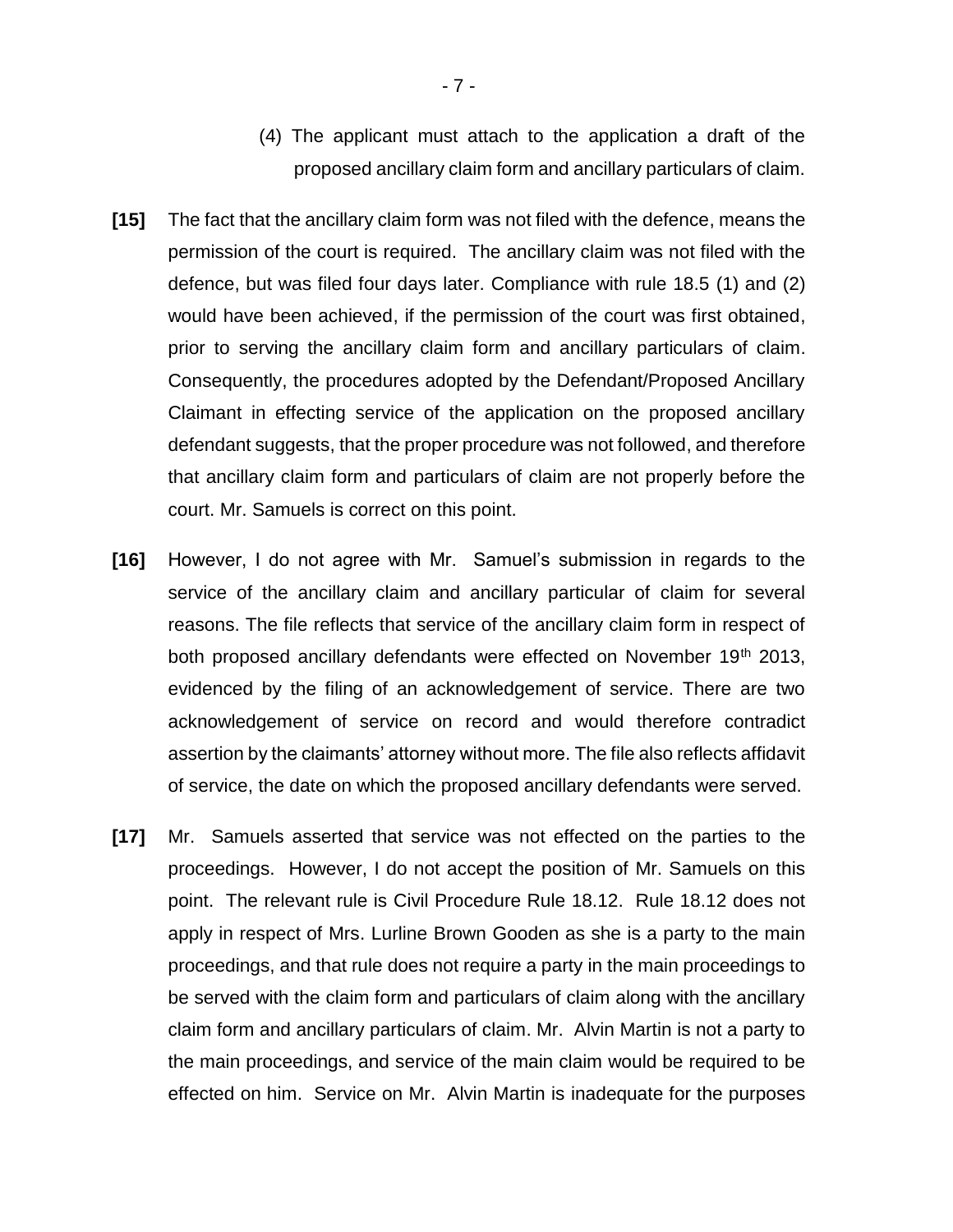of Civil Procedure Rules 18.12, however, as the claim form and particulars of claim were not served on him. Rule 18.12 states:

# **Procedural Steps on service of ancillary claim form on person who is not a party**

- 18.12 An ancillary claimant who serves an ancillary claim form on a person who is not already a party must also serve a copy of  $-$ 
	- (a) every statement of case which has already been served in the proceedings; and
	- (b) such other documents as the court may direct.
- **[18]** Rule 18.6 applies in circumstances were the court's permission is required and which also requires that every claimant is served. The circumstances surrounding the filing of the application by the claimants suggest that the court's permission is not required nor the service of every person in the main proceedings.
- **[19]** The question arises therefore whether the court can seek to make things right in respect of inadequate service on Mr. Alvin Martin. Blackstone's Civil Practice 2012 p. 699:

*main concept in the overriding objective in the CPR 1.1, is that the primary concern of the court is doing justice. Shutting a litigant out through a technical breach of the rules will not often be consistent with this, because the civil courts are established primarily for deciding cases on their merit not in rejecting them through procedural default.* 

**[20]** In the first instance decision of **Nanco v. Lugg and B&J Equipment Rental Limited** 2012 JMSC Civil 81, an application was filed to set aside an interlocutory judgment in default of defence entered. MacDonald-Bishop J in her delivery at paragraph 31 stated: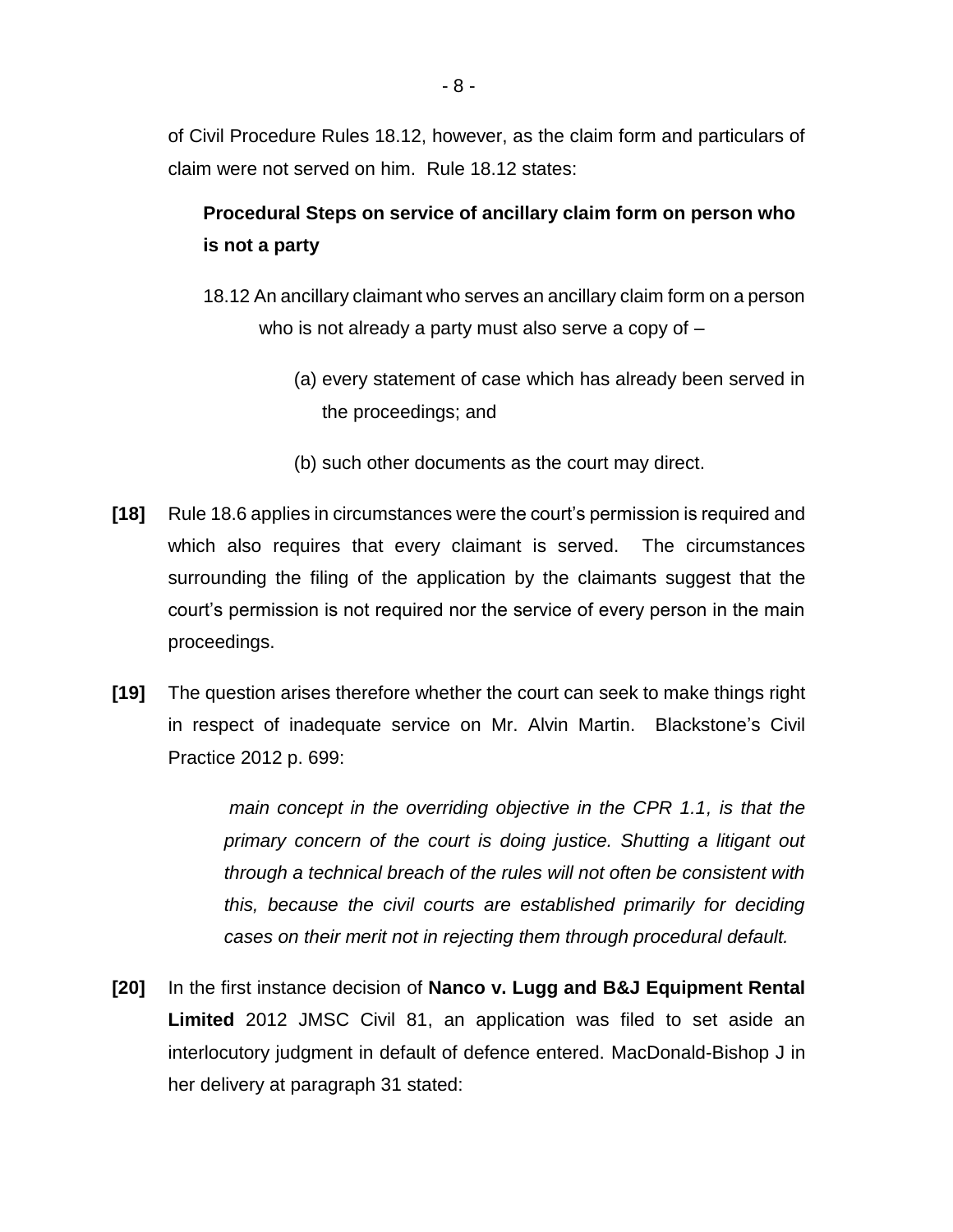*It should be noted within the context, however, that rule 26.9 applies where the consequence of the failure to comply with, inter alia a rule has not been specified. Rule 29 (2) then provides, among other things, that failure to comply with a rule does not invalidate any step in the proceedings, unless the court so orders. It means that effect on the proceedings on the claimant's failure to comply with 18.6 (1) does not, without more, invalidate the proceedings. Whether it should do so is ultimately a question for the court, to determine the circumstances of the case.*

**[21]** In determining whether a step should be determined to be invalid is ultimately a question for the courts to determine in all the circumstances **Nanco Supra**: at paragraph 31. **Nanco supra** at paragraph 45:

> *What I have observed from the available case law is that even in circumstances where such core documents (as important as they are) might not have been served, those are the claim form and the particulars of claim. Those documents would be the ones that would inform the defendant of the case it had to answer. What I have observed from the case law is that even in circumstances where such core documents (as important as they are) might not be served, a defendant can still waive the irregularity of non-service by appearance and/or participation in the proceedings. It follows then there can be a waiver of the non-service on the defendants of less critical documents albeit that they are important.*

- **[22]** CPR 26.9 (3) in this context allows for the court to correct errors of procedure and put things right. Failure to comply with rule 18.5(2) therefore does not invalidate a step in the proceedings.
- **[23]** The case law therefore suggests that if the relevant accompanying documents form for defending the claim and acknowledgment of service were not served with the ancillary claim and ancillary particulars of claim, that such is an irregularity which can be corrected.
- **[24]** Having determined that the steps taken in filing of the ancillary claim are not invalid unless so determined, it is left to be considered what context must the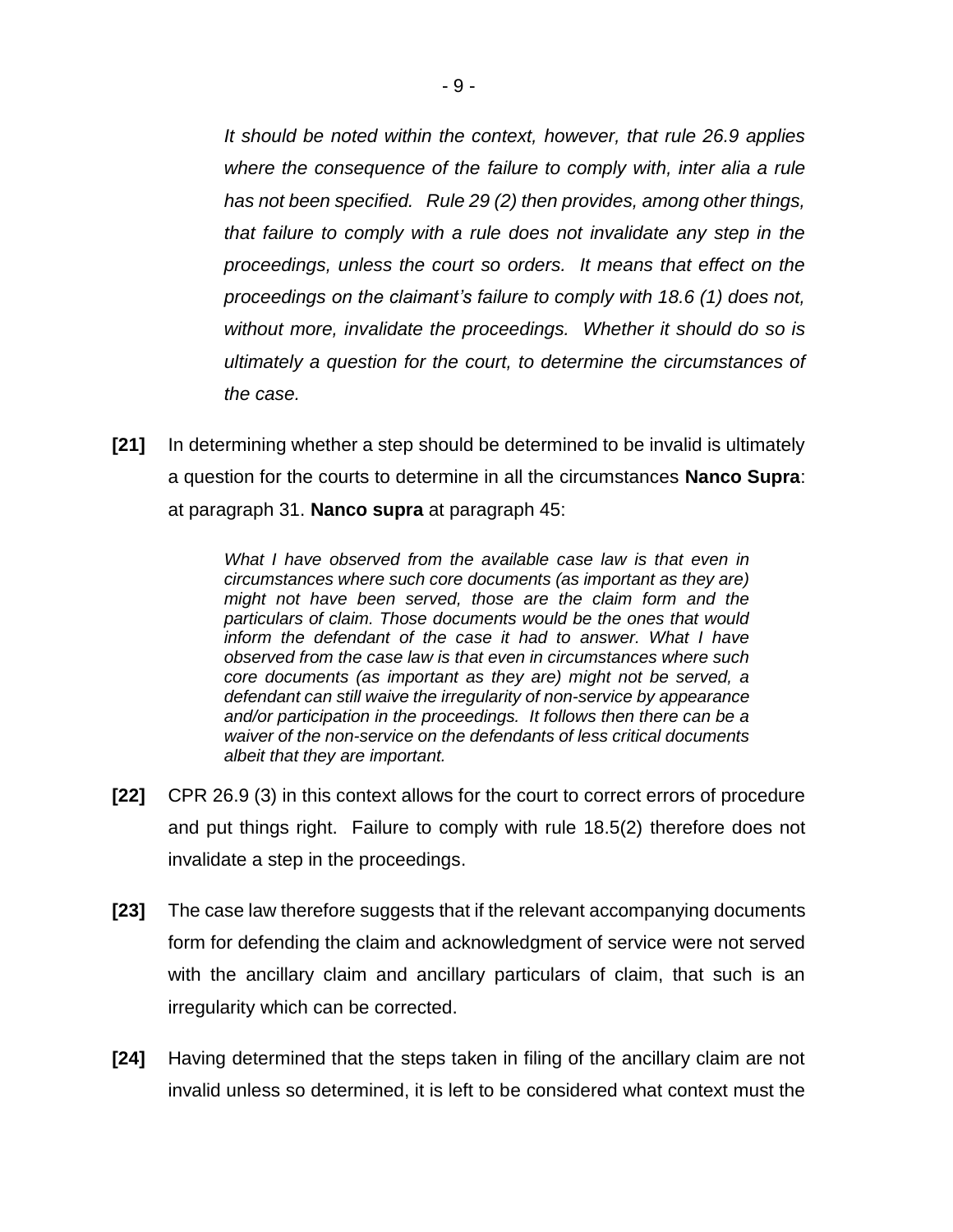court consider giving effect to furthering the overriding objective. How, should such judicial discretion should be exercised? **Nanco** supra at paragraph 34, McDonald-Bishop J stated that it is incumbent on her to pay regards to the specific facts at bar before determining the effect the breach would have on the proceedings.

**[25]** Civil Procedure Rule 18.9 is therefore relevant in this context and it states:

Matters relevant to the question whether an ancillary claim should be dealt with separately from the main claim

- 18.9 (1) This rule applies when the Court is considering whether to
	- (a) permit an ancillary claim to be made;
	- (b) dismiss an ancillary claim to be made;
	- (c) require the ancillary claim to be dealt with separately from the claim.

(2) The Court must have regard to all the circumstances of the case including –

- (a) the connection between the ancillary claim and the claim;
- (b) whether the ancillary claimant is seeking substantially the same remedy which some other party is claiming from the ancillary claimant;
- (c) whether the facts in the ancillary claim are substantially the same, or closely connected with, the facts in the claim; and
- (d) whether the ancillary claimant wants the court to decide any question connected with the subject matter of the proceedings –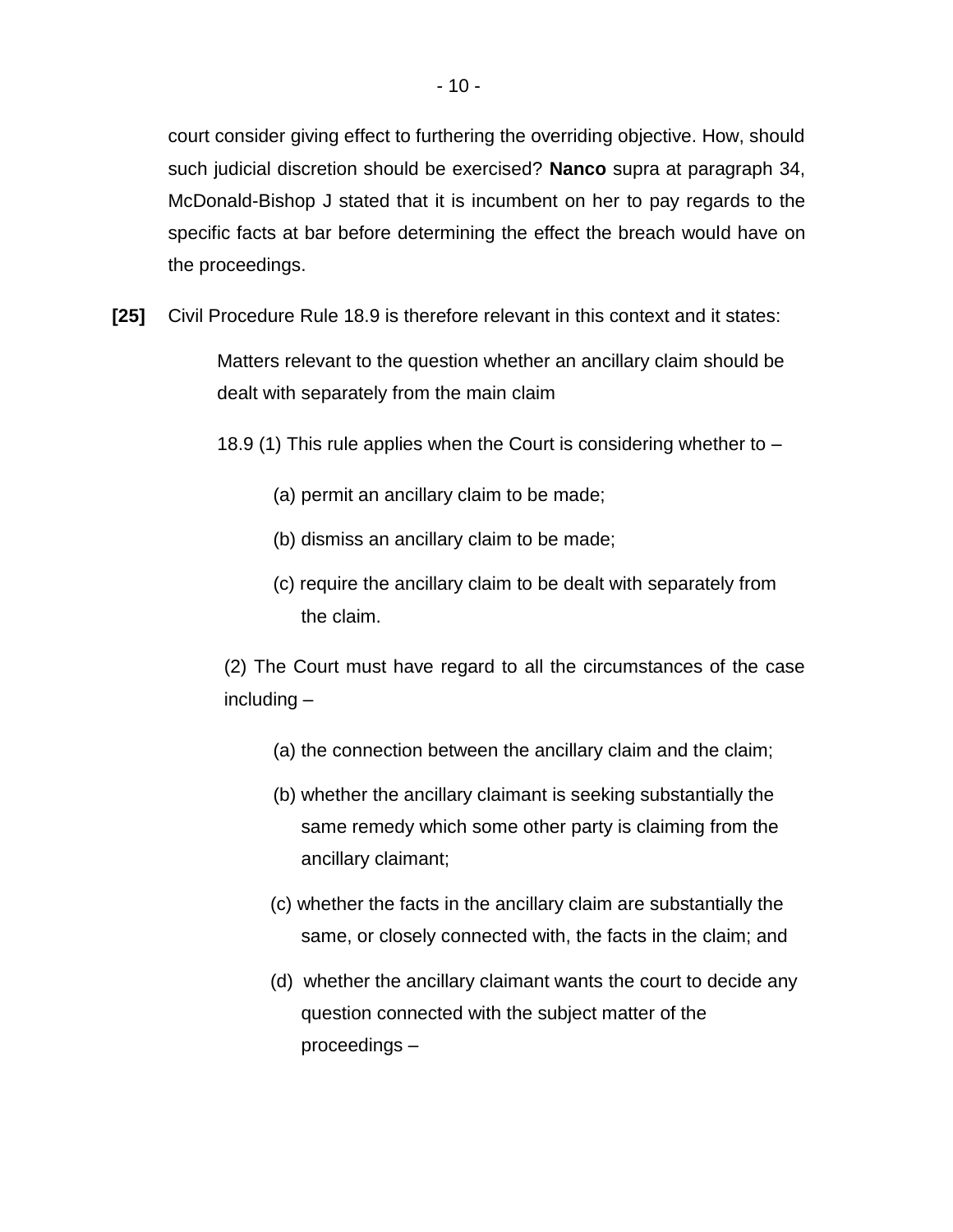- 11 -

- (i) not only between the existing parties but also between existing parties and the proposed ancillary claim defendant; or
- (ii) to which the proposed ancillary defendant is already a party but also in some further capacity.
- **[26]** Though not central point in his submissions, Mr. Vaccianna maintained that it is necessary for the ancillary claim to stand to prevent the defendant facing issue estoppel.
- **[27]** An entitlement to indemnity arise by contract, under statute or by virtue of the relationship between the parties (see Blackstone's Civil Practice supra at p. 447). Also a right to contribution can arise between tort feasors, under the Law Reform Tort-Feasors Act section 3 which provides:
	- 3(1) Where damage is suffered by any person as a result of a tort (whether or not such tort is a crime) –
		- (a) Judgment recovered against any tort feasor liable in respect of such damage shall not be bar to an action against any other person who would, if sued have been liable as a joint tort feasor in respect of the same damage.
		- (b) If more than one action is brought in respect of such damage by or on behalf of the person by whom it was suffered or for the benefit of the estate, or of the wife, husband parent or child of such person, against tortfeasors liable in respect of the damage (whether as joint torr-feasors or otherwise) the sums recoverable under the judgment given in those actions other than that in which judgment is first given, the plaintiff shall not be entitled to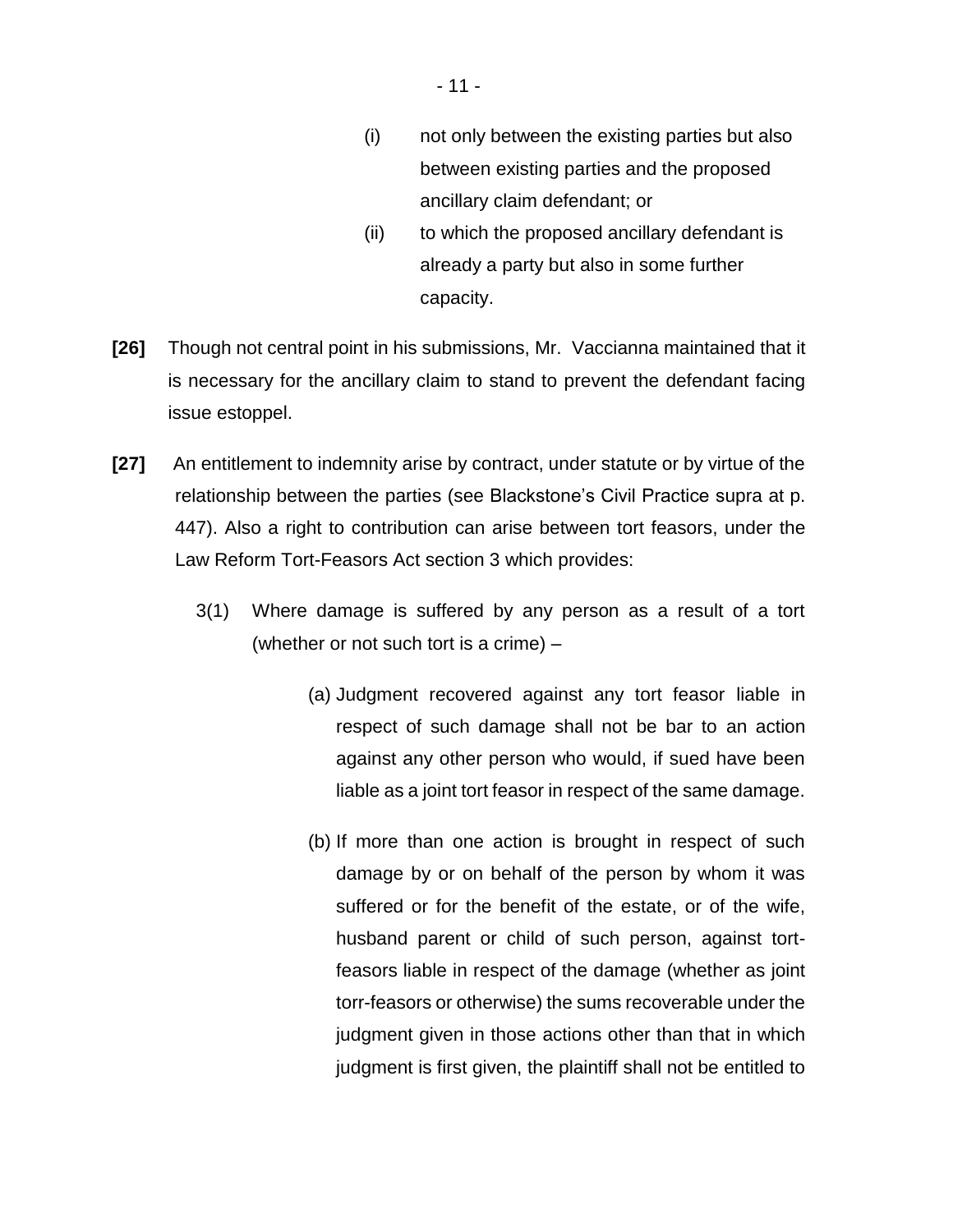costs unless the court is of the opinion that there was reasonable ground for bringing the action.

(c) any tort feasor liable in respect of such damages may recover contribution from any other tort feasor who is or would if sued have been liable in respect of the same damage, (whether as a joint tort feasor or otherwise). So however that no person shall be entitled to recover contribution under this section from any person entitled to be indemnified by him in respect of the liability in respect of which contribution is sought.

The relevant paragraphs are (a) and (c) which combined operate to allow the defendant/proposed ancillary claimant to initiate proceedings after the outcome of the main claim.

**[28]** In respect of *res judicata* in particular issue estoppel Blackstone's Civil Practice supra at p. 69:

> *…issue estoppel is based on the same public policy. The doctrine of issue estoppel is that if, after judgment is delivered in civil proceedings, two of the parties in those proceedings, or their successors in title, are parties to further civil proceedings; then one of those parties cannot repeat as against the other in the second proceedings an assertion which was found to be incorrect by the court in the first proceedings Mills v. Cooper [1967] 2 QB 459 per Diplock LJ at pp. 468-9).*

**[29]** The authorities relied on by Mr. Vaccianna supports the case law in an application of rule 18.9 and cited in the context of the possibility and effect of issue estoppel. However, issue estoppel is not the sole determining factor in respect of the issue at bar, save and except its application is for completeness in exercising judicial discretion under Rules 18.9. I do agree that the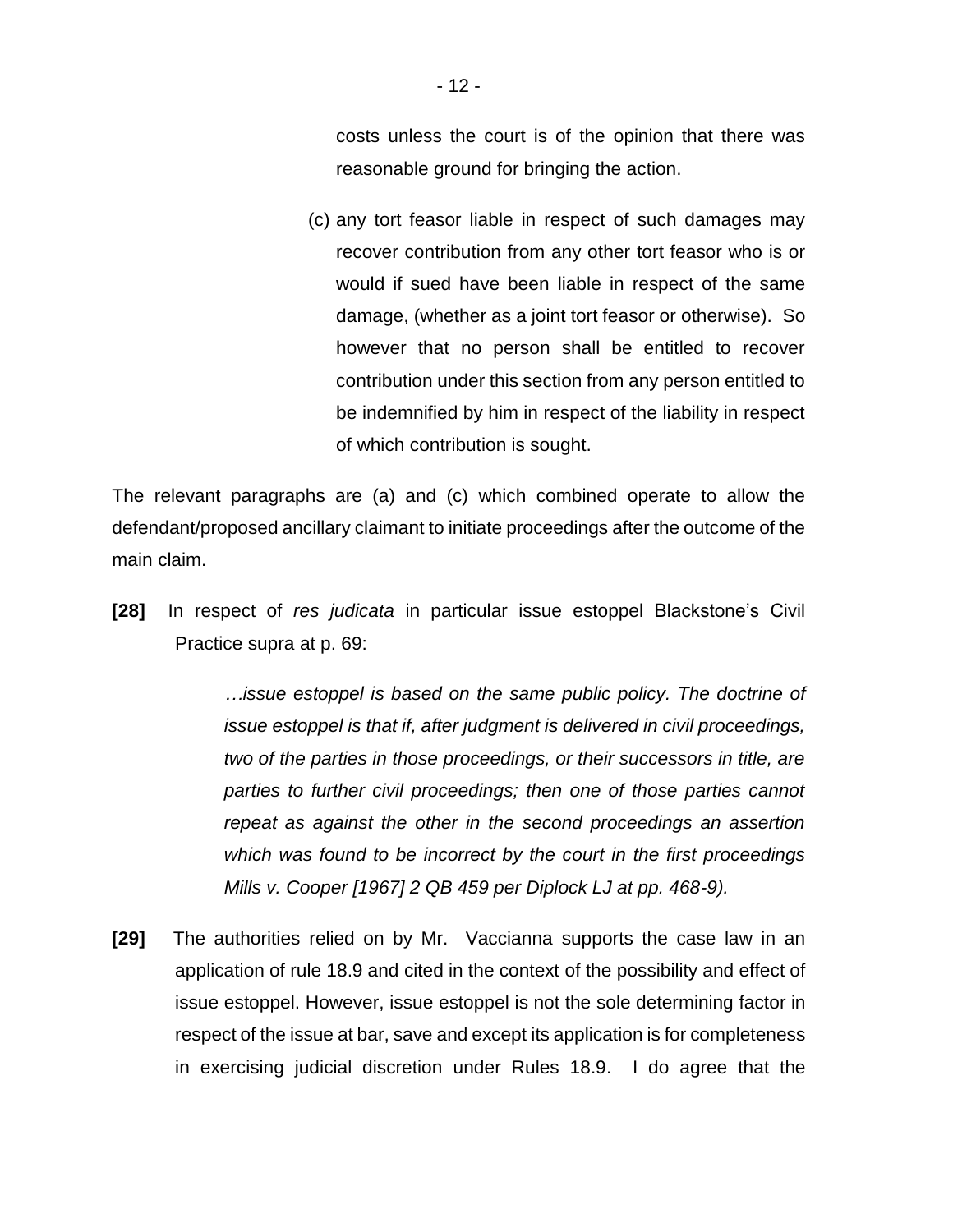possibility exists that issue estoppel may arise given the facts are closely connected and substantially same and arising from the same incident.

**[30]** Blackstone's Civil Practice supra at p. 447 provides:

*permission of the court is required to bring an additional claim where a defendant wishes to counterclaim against a claimant after having already filed his defence; where a defendant wishes to counterclaim against a person other than the claimant; where a defendant wishes to make a claim for contribution or indemnity against a co-defendant, but does not file the notice of claim with his defence; where a defendant wishes to make claim (whether for a contribution or indemnity or otherwise) against a person who is not a co-defendant and where the claim is not a counterclaim and where such claim is not issued before or at the same time as he files his defence.*

- **[31]** It is not my task to determine whether the defendant/proposed ancillary claimant will be able to receive an indemnity or contribution against the proposed ancillary defendants, but as far back as the decision in **Barclays Bank Ltd v Tom** [1923] 1 KB 221**,** it has been part of the consideration of the court that the future conduct of the case should be considered. Therefore, having determined that a procedural error can be made right, it is left to be determined the parameters of judicial discretion. Scrutton LJ in **Barclays Bank** supra at p 224 suggested taking a wide approach to safeguard against differing results and to ensure that the defendant is bound by the decision between the claimant and the defendant: A Practical Approach to Civil Procedure Fifth Edition p 187. Seventy years later such principles in **Barclays Bank** supra were captured in The Civil Procedure Rules 2002.
- **[32]** In the case of **Dorett O'Meally Johnson v Medical Immunidiognostic Laboratory** 2006 HCV03983, Master George (Ag) as she then was, applied rule 18.9, in exercising her discretion as to whether to allow ancillary claim.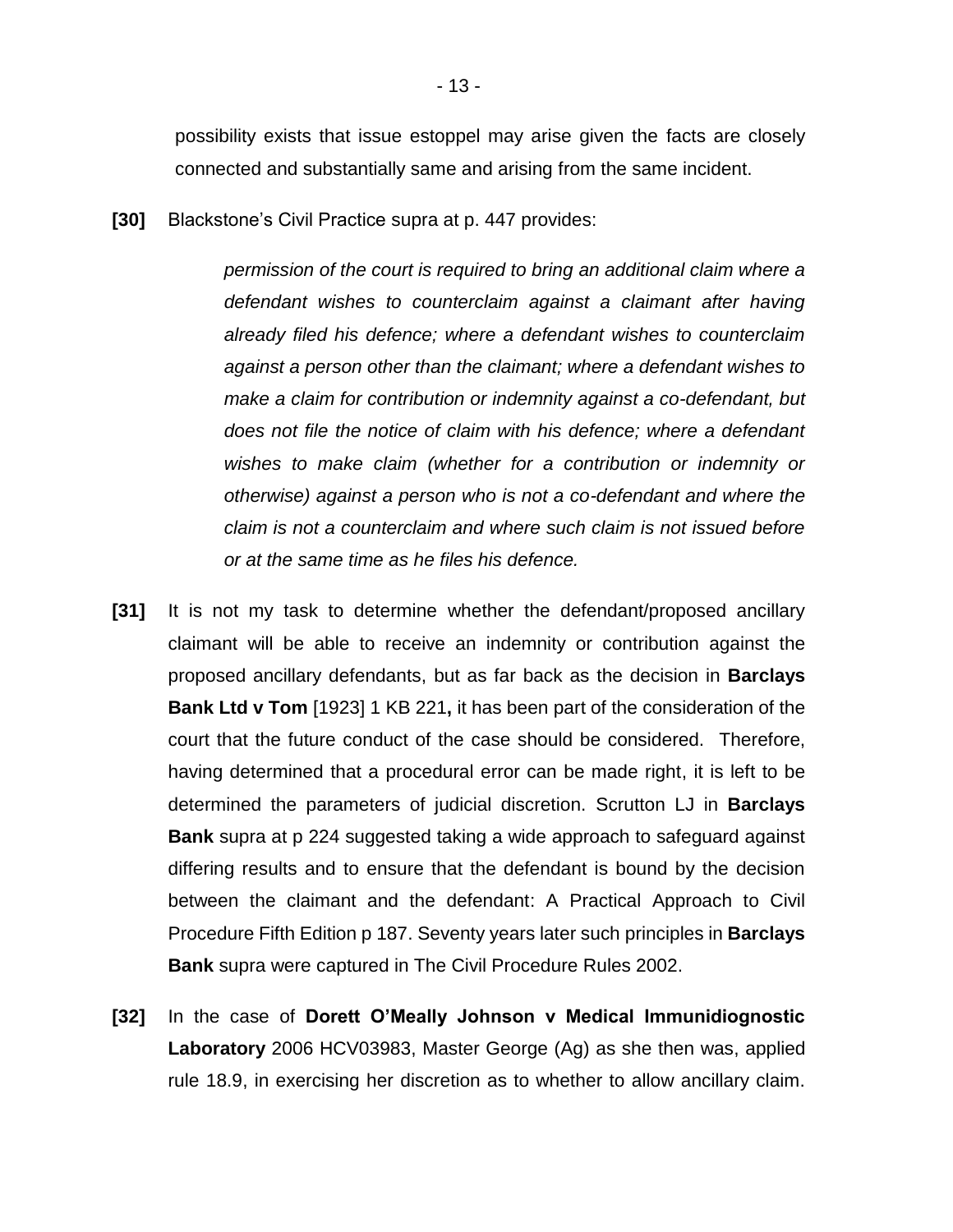The facts surrounding that decision involved damages for personal injuries received from sitting in the waiting area for the defendant's medical facilities. Having regard to the requirements for Rule 18.9 as laid out and applied in Master George (Ag) as she then was in her judgment **Dorett O'Meally Johnson** supra p 12:

*There are questions and issues to be tried that are related to the original subject that should be determined not only between the plaintiff and defendant, but also between the defendant and the proposed ancillary defendant.* 

**[33]** Blackstone's Civil Practice, supra pp. 453-454 which provides:

*If the court conducts separate proceedings, the court hearing the second action is not bound by the decision in the first action; where proceedings are not conducted separately is to ensure that the question between the defendant is decided as soon as possible after the decision between the claimant and the defendant; conducting proceedings together save the expense of two trials; a party commencing separate proceedings unnecessarily where claim could have been used may be penalised in costs.*

- **[34]** Whether it is contribution that is being sought or indemnity by virtue of Mr. Alvin Martin's and Mrs. Lurline Gooden Brown's role in the claim, in furthering the overriding objective under Civil Procedure Rule 1.1, suggests that ancillary claim be tried as the circumstances are closely connected and would safeguard against differing results, to ensure that the defendant is bound by the decision between the claimants and the defendant.
- **[35]** I would agree with the submission by Mr. Samuels are not properly before the court. However, I do not agree with Mr. Samuel's submissions that the ancillary claim form should be struck out for lack of proper procedure.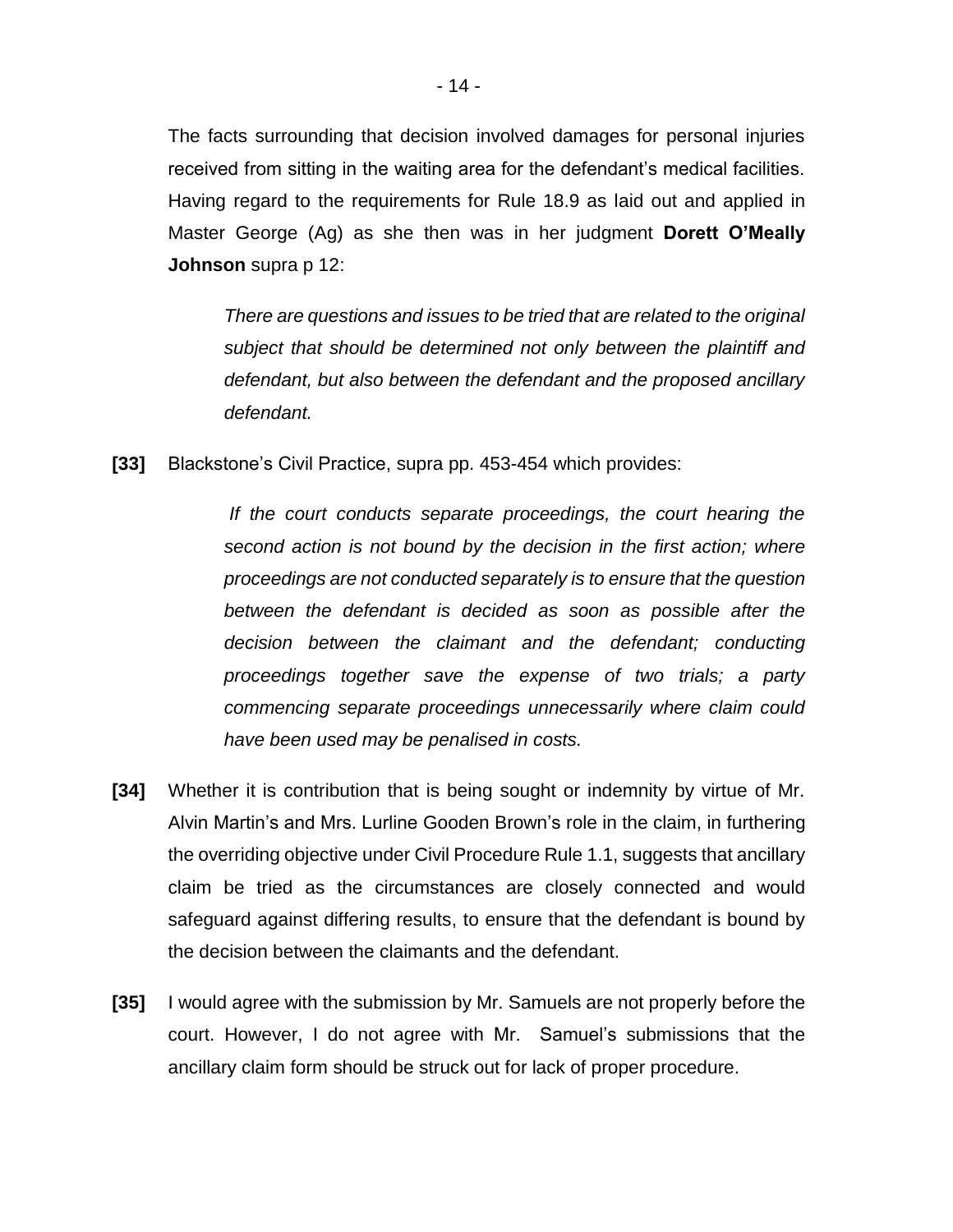- **[36]** I do not agree with Mr. Vaccianna that reserving the claim form is an option that should be considered by the court. Re-serving the ancillary claim form would have the effect of serving an ancillary claim form that is dead, as the validity of the ancillary claim form would have expired six months after being filed. Adopting the route of re-serving would run counter to the rule CPR 8.14(1). A claim form that is dead for all intents and purposes cannot be resurrected.
- **[37]** I do agree with the submissions on behalf of the defendant, that having regard to the circumstances and the future conduct of the trial the requirements of rule 18.9 would have been met.

### **AMENDED DEFENCE**

- **[38]** The limitation period was not raised by Mr. Samuels in respect of the ancillary claim filed. However, it was raised in respect of the amended defence. The main cause of action was grounded in March 31<sup>st</sup> 2004, the date of incident, and by virtue of settled law the statute of limitation would have ran March 31<sup>st</sup> 2010 (**Sherrie Grant v McLaughlin and Smith** [2019] JMCA Civ 4 paragraph 30).
- **[39]** Furthering the overriding objective means exercising judicial discretion in determining whether in accordance with the Civil Procedure Rules the amended defence filed is permitted to stand.
- **[40]** The Civil Procedure Rule allows for an amended the defence under rule 19.4 or 20.6. Neither rule is applicable to this case, as there is no application before the court for adding a party or making a correction respectively.
- **[41]** However, Civil Procedure Rule 20.4 provides that an application to amend a defence may be made at the Case Management Conference. The rule states:

Amendments to statements of case with permission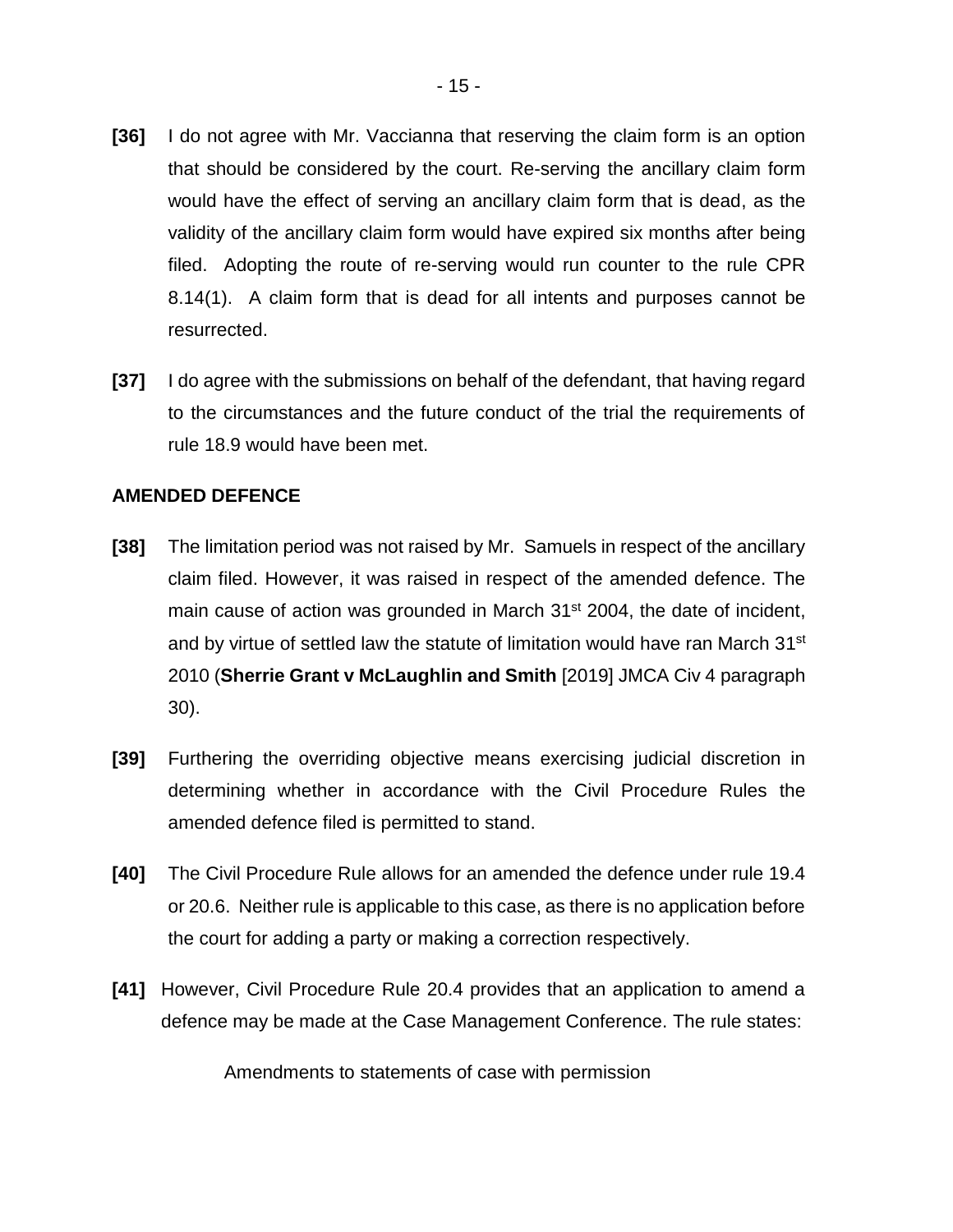- 20.4 (1) An application for permission to amend a statement of case may be made at the case management conference.
	- (2) Statement of case may only be amended after case management conference with permission of the court.
	- (3) Where the court gives permission to amend a statement of case it may give directions to –
		- (a) amendments to any other statement of case;

and

- (b) the service of any amended statement of case.
- **[42]** The rule suggests that for a statement of case to be amended an application should be made for same to be heard at the Case Management Conference. No such application was made prior to filing the amended defence. However, this does not prevent the court making a determination given the current applications before the court.
- **[43]** The defendant/proposed ancillary claimant has sought to amend his defence, to include information in respect of an individual he asserts is the person responsible for the accident. The question before the court therefore is whether the amended defence as filed should be permitted to stand. This requires a determination as to effect of the amended defence filed, which turns on whether the amended defence is one that has the effect of introducing an entirely new claim.
- **[44]** The amended defence was filed some three years after the filing of the defence. This amended defence named a different party from that first mentioned in the defence first filed as responsible for the accident. Though Mr. Vaccianna may be correct in relying on the decisions of Moo Young and Anor v Chong and Ors (200) 59 and Sandals Resorts International Limited v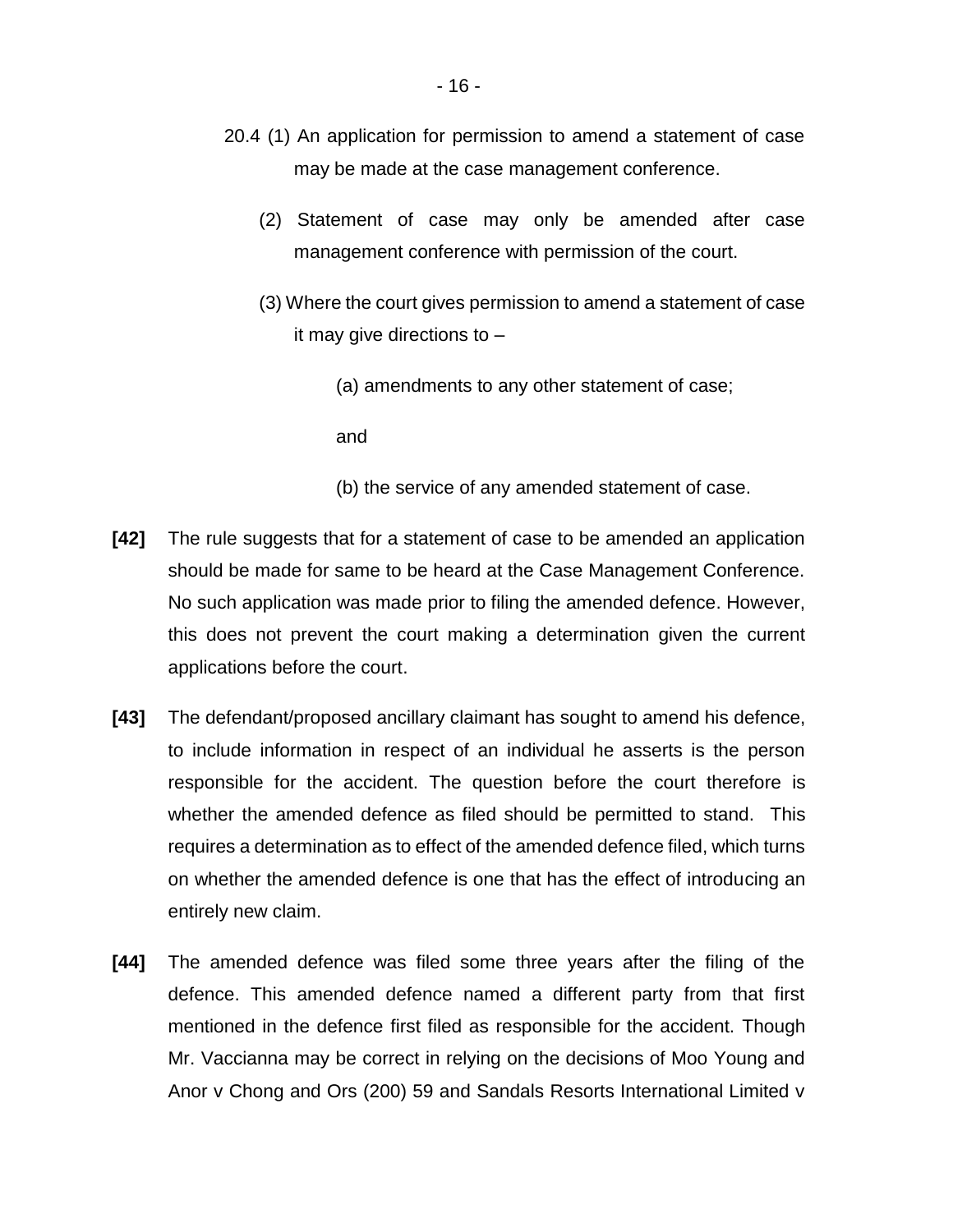Neville Daley & Company Limited [2016] JMCA Civ 35 (in paragraph 20 of his submissions) that:

- 1. amendments may be made late at any stage of the proceedings for the purpose of bringing forward and determining the real questions and issues in controversy between the parties; and
- 2. that the court will view the exercise of this discretionary power quite liberally, as long as it will not do any injustice to the opponent of the part seeking the amendment, and particularly, if the opponent may be adequately compensated by costs consequent on such amendment,
- 3. An amendment to a statement of case is usually granted if
	- (a) It is necessary to decide the real issues in controversy, however late;
	- (b) It will not create any prejudice to the other party and in not preventing "a new case" to the other party;
	- (c) It is fair in all the circumstances of the case.
- 4. However late may be the application for amendment, it should be allowed in the circumstances osutlined in 3(a)-(c) above, if it will not injure or prejudice the other party.
- 5. In cases where the issues, which are the subject of the proposed amendment are not new or would have to be the subject of the litigation in any event, the amendment would not necessarily result in a new cause of action.
- **[45]** However, such consideration by the court needs to go a step further than the submissions by Mr. Vaccianna.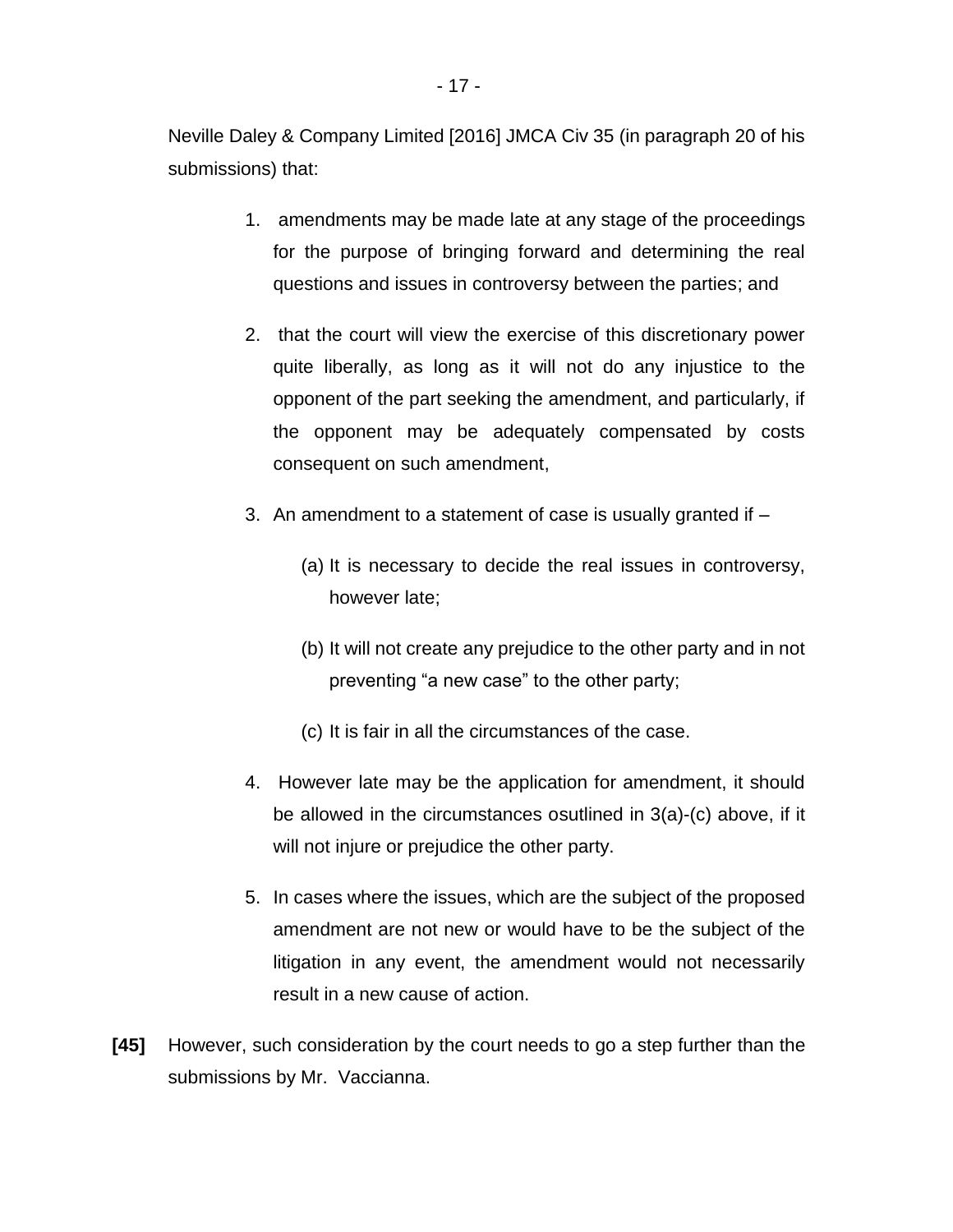- **[46]** This is allegation of fact regarding who is responsible would not be within the realm of contemplation by the claimant, who if armed with such knowledge would have brought that person before the court. Indeed, the case of **Turner v Ford Motor Co. Ltd** [1965] 1 WLR 948, CA which followed **Weaitt v Jayanbee Joinery Ltd** [1963] 1 QB 239 CA, provides an amendment to the defence would be allowed where the amended defence asserted facts within the knowledge of the claimant (see A Practical Approach to Civil Procedure Fifth Edition p. 156).
- **[47]** The amended defence includes the name of a different party from that first mentioned as the culpable person has the effect of introducing a new person, raising the issue as to identity of the driver and transferring liability to a person who is not a party to the proceedings and whom can no longer be sued by the claimant, because the statute of limitation has expired.
- **[48]** To identify "Beany" as the person who was driving would be to introduce a new claim which is going a step further than clarifying the claim. The claimant would be taken by surprise if the claimant is now faced with a pleading and allegation that the person who the claimant asserted as culpable is not.
- **[49]** To name "Beany" as culpable for the tort three years after filing of the claim would place the claimant in a position in which the claimant cannot sue the named person in the amended defence, as the appropriate period pursuant to the statute of limitation has expired. Blackstone's Civil Practice supra at p 475:

*A defendant will not be given permission to amend where the effect of the proposed amendment is to transfer responsibility for the claim on to a non-party who cannot be sued by the claimant as a result of the expiry of the relevant limitation period.* 

**[50]** Simmons J as she then was in **Wright, Nyron and Collins et al** 2010 HCV 03150 on an application to amend, applied the principle of the determining the difference between amendment to clarify issues and one seeking to introduce an entirely new claim. The determination before Simmons J as she then was,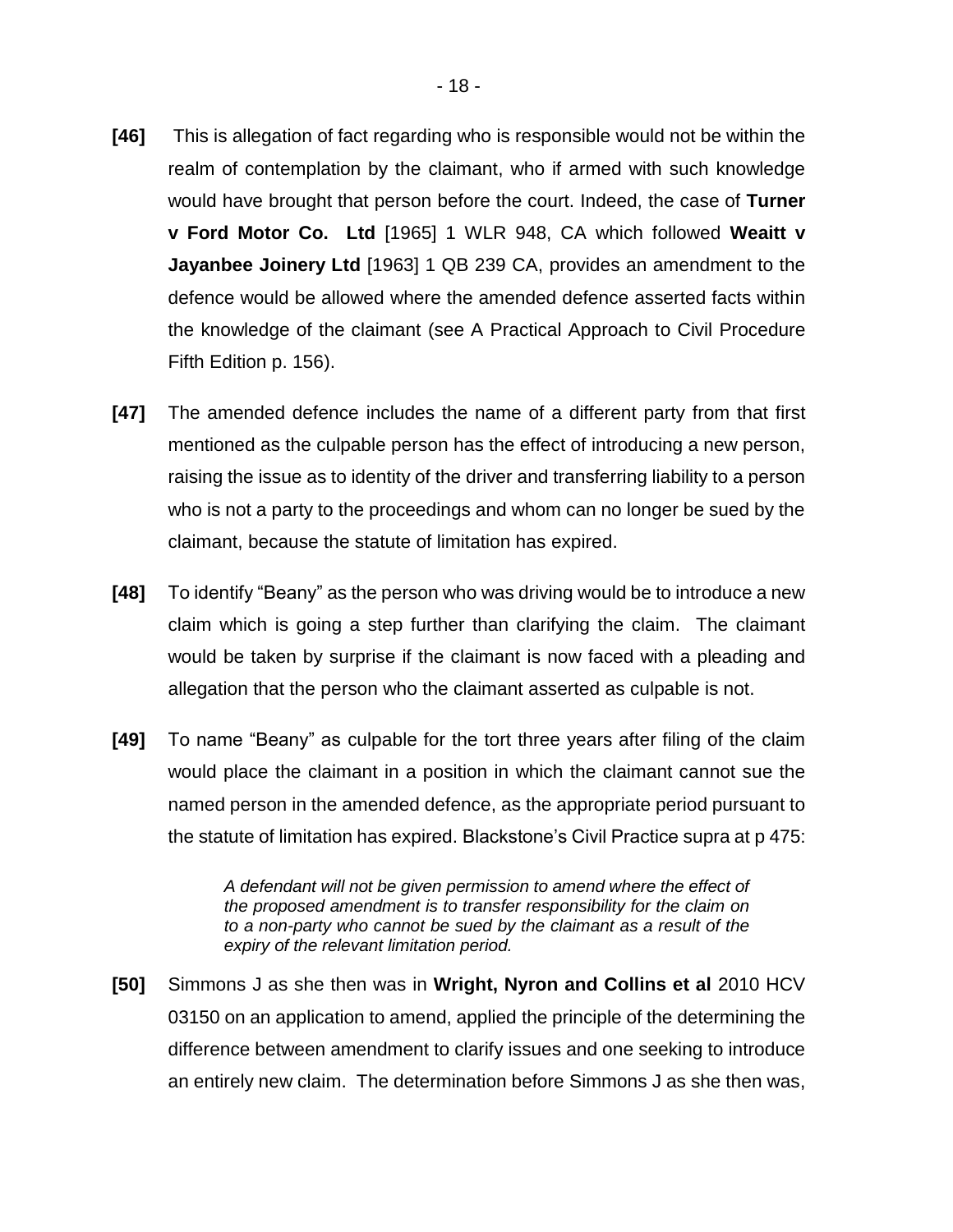was whether the test of permitting a defendant to amend their defence in the decision **Gladstone Allen v. David Allen** [2014] JMSC Civ. 220, has been made out. In making such a determination the following are factors are to be considered which are not exhaustive:

- 1) whether the amendment would be prejudicial to the other side;
- 2) whether there would be injustice caused to the other side;
- 3) whether the other side would be taken by surprise; and
- 4) how great a change is made in the issues proposed?
- **[51]** These circumstances would bring not only an element of surprise but a great change in the issues proposed, and further would leave the claimant without any means of bringing suit against the named person in the amended defence, as liability would be transferred to another person. In such circumstances this could also be seen as causing some prejudice to the claimant.
- **[52]** I therefore do not find agree with Mr. Vaccianna's submission that the amended defence is to provide further information without more.
- **[53]** Mr. Samuels submitted that if the defence is permitted to stand that the claimants be allowed to add the person named as culpable. I do not agree with this submission in the context of the claimant objecting to the amended defence because the statute of limitation has expired. Permitting the joining of the person named as culpable would be going against settled law in respect of statute limitation being six years for negligence (see Rattrary J, **Vaneta Neil v Janice Halstead** 2019 JMSC Civ. 68 paragraph 32).
- **[54]** Based on the analysis above, I make the following Orders
	- 1. The service of the ancillary claim and ancillary particulars of claim against the proposed ancillary defendant are permitted to stand;